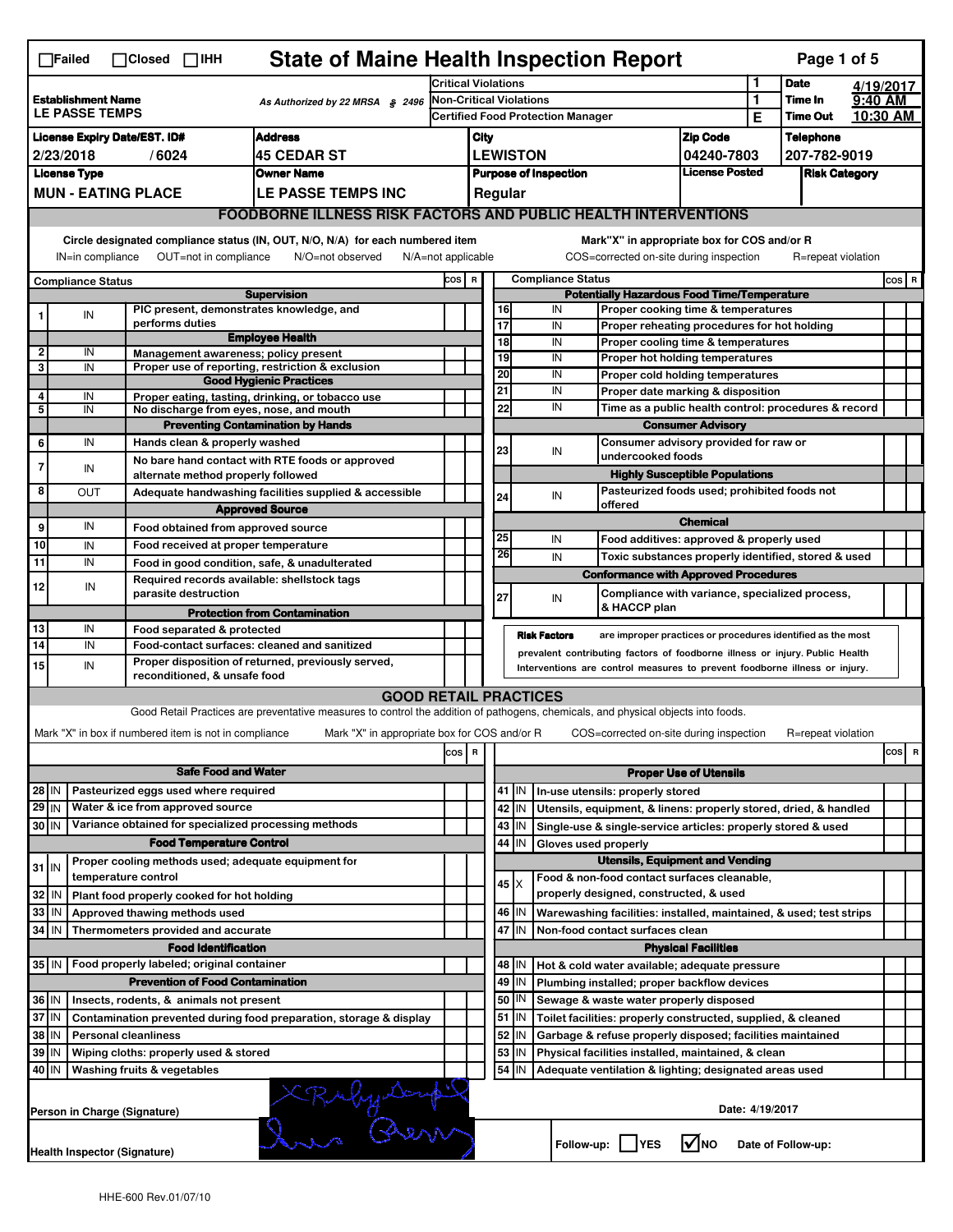|                                                    | Page 2 of 5                          |                                 |              |                                |                                  |
|----------------------------------------------------|--------------------------------------|---------------------------------|--------------|--------------------------------|----------------------------------|
| <b>Establishment Name</b><br><b>LE PASSE TEMPS</b> | As Authorized by 22 MRSA § 2496      | 4/19/2017<br>Date               |              |                                |                                  |
| License Expiry Date/EST. ID#<br>2/23/2018<br>/6024 | <b>Address</b><br><b>45 CEDAR ST</b> | City / State<br><b>LEWISTON</b> | /ME          | <b>Zip Code</b><br> 04240-7803 | <b>Telephone</b><br>207-782-9019 |
|                                                    |                                      | <b>Temperature Observations</b> |              |                                |                                  |
| Location                                           | Temperature                          |                                 | <b>Notes</b> |                                |                                  |
| walk-in cooler                                     | 38                                   |                                 |              |                                |                                  |
| wash cycle                                         | 150                                  |                                 |              |                                |                                  |
| cooler upstairs                                    | 39                                   |                                 |              |                                |                                  |
| rinse cycle                                        | 180                                  |                                 |              |                                |                                  |



**Date: 4/19/2017**

**Health Inspector (Signature)**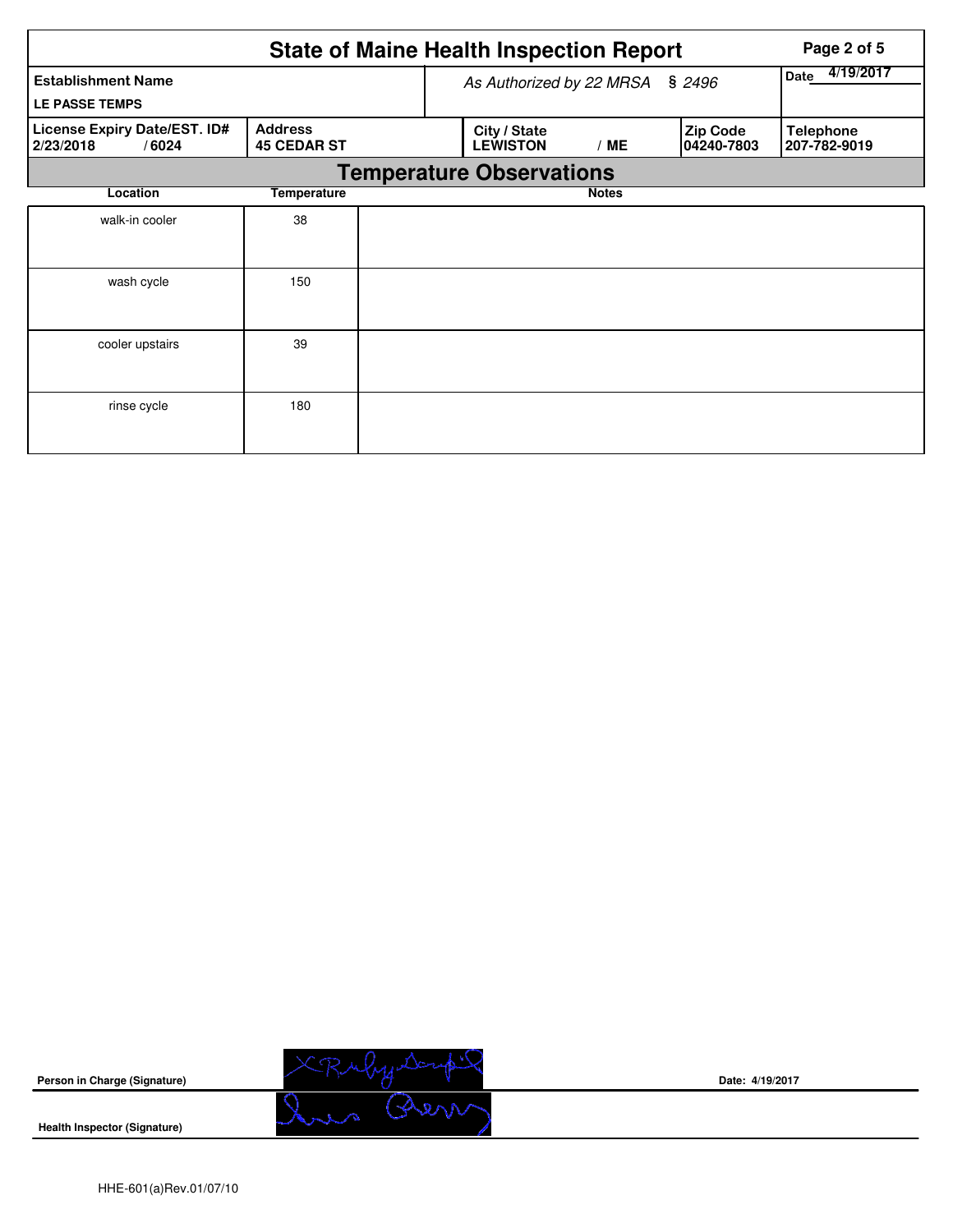| <b>State of Maine Health Inspection Report</b>                                                                                                     |                                      |                                 |    |                               |  |  |  |  |  |  |
|----------------------------------------------------------------------------------------------------------------------------------------------------|--------------------------------------|---------------------------------|----|-------------------------------|--|--|--|--|--|--|
| Date<br><b>Establishment Name</b><br><b>LE PASSE TEMPS</b>                                                                                         |                                      |                                 |    |                               |  |  |  |  |  |  |
| License Expiry Date/EST. ID#<br>2/23/2018<br>/ 6024                                                                                                | <b>Address</b><br><b>45 CEDAR ST</b> | City / State<br><b>LEWISTON</b> | ME | <b>Zip Code</b><br>04240-7803 |  |  |  |  |  |  |
| <b>Observations and Corrective Actions</b>                                                                                                         |                                      |                                 |    |                               |  |  |  |  |  |  |
| Violations cited in this report must be corrected within the time frames below, or as stated in sections<br>8-405.11 and 8-406.11 of the Food Code |                                      |                                 |    |                               |  |  |  |  |  |  |
| 8: 5-203.11: C: Inadequate number of hand wash facilities.                                                                                         |                                      |                                 |    |                               |  |  |  |  |  |  |

INSPECTOR NOTES: install handwashing sink in kitchen area

45: 4-202.15: N: Can openers improperly designed and constructed.

INSPECTOR NOTES: clean tip of can opener



**Date: 4/19/2017**

**Health Inspector (Signature)** 

**Person in Charge (Signature)**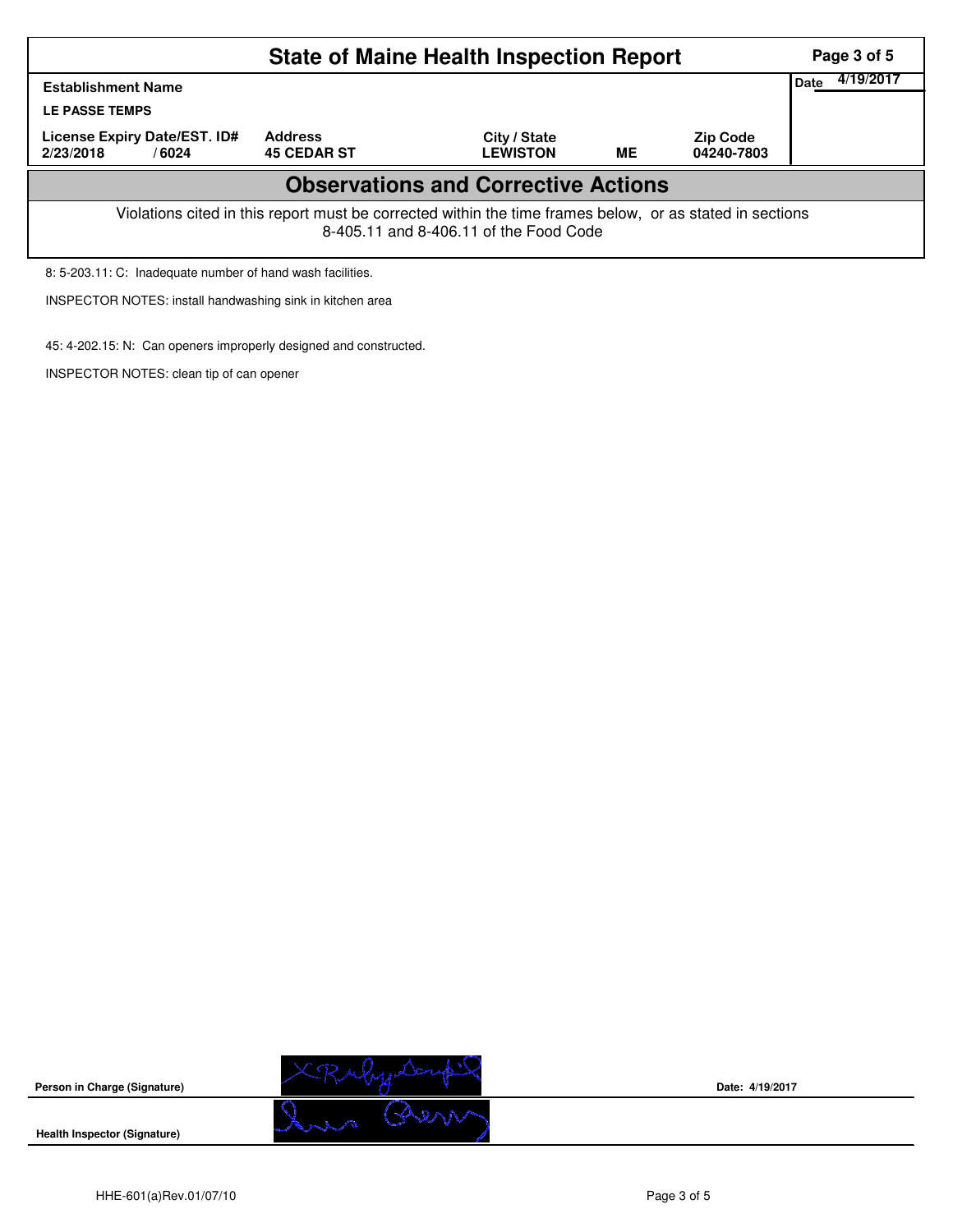| <b>State of Maine Health Inspection Report</b>     |                                      |                                 |    |                               |  |  |  |  |
|----------------------------------------------------|--------------------------------------|---------------------------------|----|-------------------------------|--|--|--|--|
| <b>Establishment Name</b>                          |                                      |                                 |    |                               |  |  |  |  |
| <b>LE PASSE TEMPS</b>                              |                                      |                                 |    |                               |  |  |  |  |
| License Expiry Date/EST. ID#<br>2/23/2018<br>/6024 | <b>Address</b><br><b>45 CEDAR ST</b> | City / State<br><b>LEWISTON</b> | ME | <b>Zip Code</b><br>04240-7803 |  |  |  |  |
| <b>Inspection Notes</b>                            |                                      |                                 |    |                               |  |  |  |  |

# RED FOLDER-EMPLOYEE HEALTH POLICY

Employee Health Policy left and explained the policy with the PIC.Please retain information as you will be asked next year during your inspection to provide the employee Health Policy information which was left with the PIC.

## Certified Food Protection Manager

Unless directed otherwise, all Eating Establishments are required to submit a copy of their Certified Food Protection Manager (CFPM) certificate. A CFPM must be hired within 90 days of a new eating establishment opening or when a CFPM leaves employment. For a list of CFPM courses and trainers go to http://www.maine.gov/healthinspection/training.htm

Please provide a copy of this certification(s) to your inspector [Susan Reny ] by emailing to [ sreny@lewistonmaine.gov ] or faxing to 207-795-5071. A copy may also be sent to Carol Gott, Health Inspection Program, 286 Water St. 3rd Floor, Augusta, ME 04333 or carol.gott@maine.gov.

Please include the name of your establishment and the establishment ID# with your certification(s).

2013 Maine Food Code Adoption

The Maine Food Code was adopted in October of 2013. Please refer to our website for a copy,

http://www.maine.gov/healthinspection. Following are a few of the major changes:

• No Bare Hand Contact with Ready-To-Eat Food. Handlers are required to use gloves, utensils, deli papers, etc., to avoid bare hand contact with ready-to-eat food;

- Establishments must have clean-up procedures for employees to follow following vomiting and diarrheal events;
- Responsibilities of the person in charge for ill employees (exclusions and restrictions); and,
- Date marking of Ready-to-eat potentially hazardous foods.

## Violation Correction Timeframe

Critical violations should be corrected on site, but in any event, within 10 days. The licensee must contact the inspector when the critical violation has been addressed at 207-( 513-3125 Ext 3224 ) or email ( sreny@lewistonmaine.gov ). Non-critical violations must be corrected within 30 days. Failure to satisfactorily correct these violations before the follow-up inspection may result in enforcement proceedings by the Department to include fines and penalties, which are outlined in Sections 7, 8 and 9 of the Rules Relating to the Administration and Enforcement of Establishments Licensed by the Health Inspection Program available at http://www.maine.gov/healthinspection. License renewals can be denied if violations are not corrected within the noted timeframes.

## C= Critical violation and NC= Non-critical violation

"Critical violation" means a provision of the Food Code that, if in non-compliance, is more likely than other violations to contribute to food contamination, illness or environmental health hazard.

#### Additional Inspection Fee

License fees provide for two inspections per year. When additional inspections are required, the Department may charge an additional \$100 fee to cover the costs of each additional inspection or visit.

#### Document Retention/Posting

Pursuant to the Maine Food Code, the establishment's current license must be displayed. In addition, a sign or placard must be posted in a conspicuous area notifying consumers that a copy of the most recent inspection report is available upon request. CFPM certificates must be posted in a conspicuous area and must be available to the Department upon request.CFPM Exempt selling hot dogs and popcorn only.

3 pool-1 bumper pool 2 video games-i juke